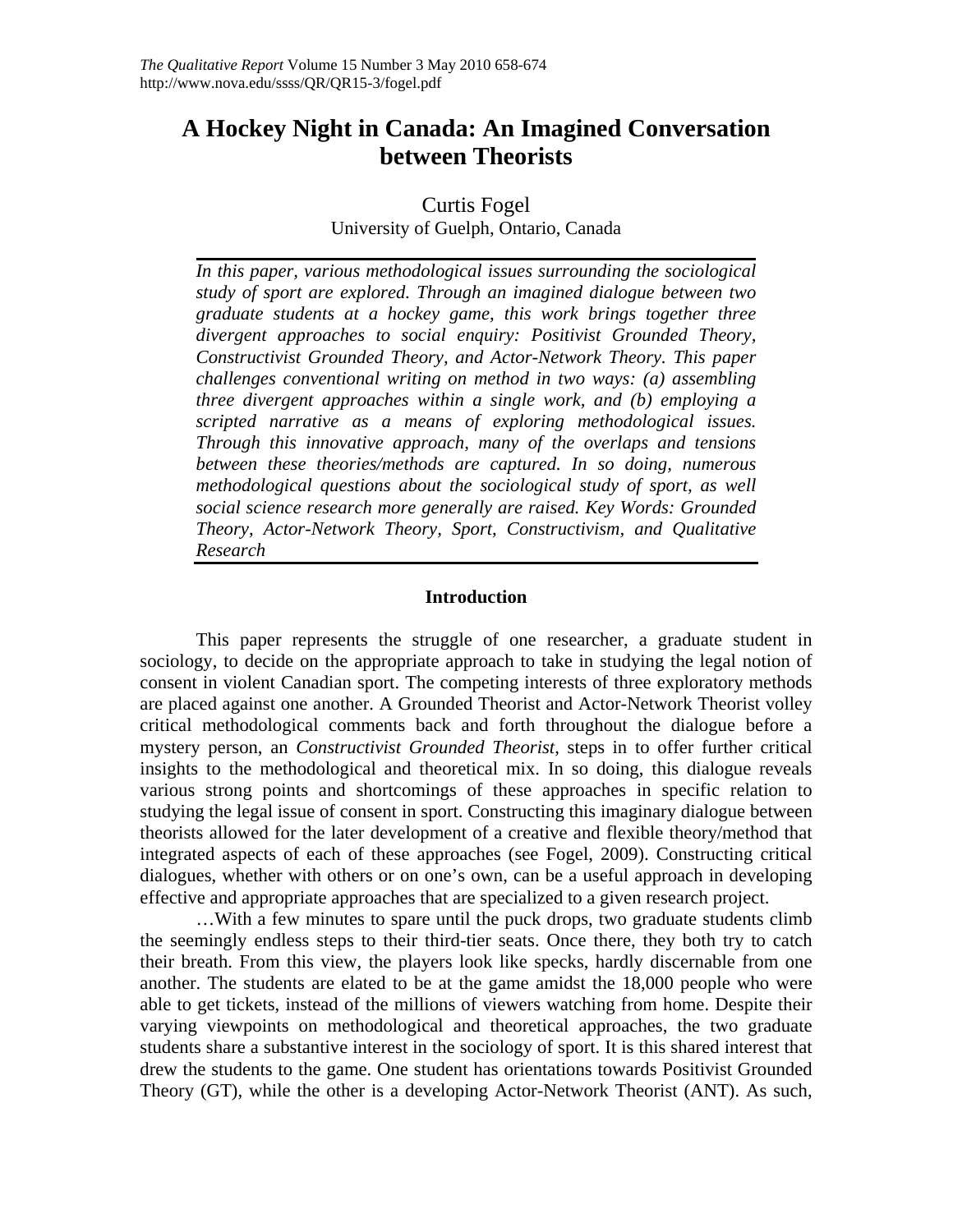the two students come from seemingly opposing sociological traditions: Postivist Grounded Theory is focused on ordering the world (Glaser & Strauss, 1967) while Actor-Network Theory aims to convey complexity or chaos (Law, 2004). The two traditions do, however, share many similar methodological issues since both can be regarded as exploratory methods. With the game about to start, the students enter into conversation, shedding light on some of these issues…

ANT Student: So how is your PhD work coming along? You are studying something on deviance in sport, right?

GT Student: Yes, my topic is consensual crime in Canadian sport. I am exploring the question, how and why do athletes consensually engage in violence, hazing, and performance-enhancing drug use?

ANT Student: Why study that?

GT Student: I began with a basic interest in both deviance and sport. I then read a few autobiographies of athletes with controversial accounts. Then, I started to think about a possible angle that I could use to further explore my interests in a more conceptual fashion, and the notion of consensual crime came to me. This approach is consistent with Robert Stebbins's (2001) suggestion that "to understand well any phenomenon, it is necessary to start by looking at it in broad, nonspecialized terms" (p.viii).

ANT Student: Why consensual crime then? How did you decide to study that among the many possibilities? It appears to me that you have gone from non-specialized to specialized terms quite rapidly.

GT Student: Positivist Grounded Theorists like myself believe in emergence (Glaser, 1978, 1992; Glaser & Strauss, 1967). In its most basic sense this refers to the emergence of theory from data, because the fundamental purpose of Grounded Theory is to create both substantive and generalized theory that is grounded in data. The concept of emergence is also relevant to the other aspects of doing formal Grounded Theory research. For example, categories and themes emerge allowing data to be systematically organized, theoretical samples emerge guiding who should be interviewed, and insights emerge revealing topics of inquiry that will be fruitful for the researcher. So, I guess you could say that the topic of consensual crime just emerged.

The students are interrupted as the announcer asks everyone to rise to their feet for the singing of the national anthem. The young Grounded Theorist ponders to himself, "is he right, did I move from non-specialized to specialized terms too fast?" With the anthem and cheers that followed complete, the students sit back down in their seats…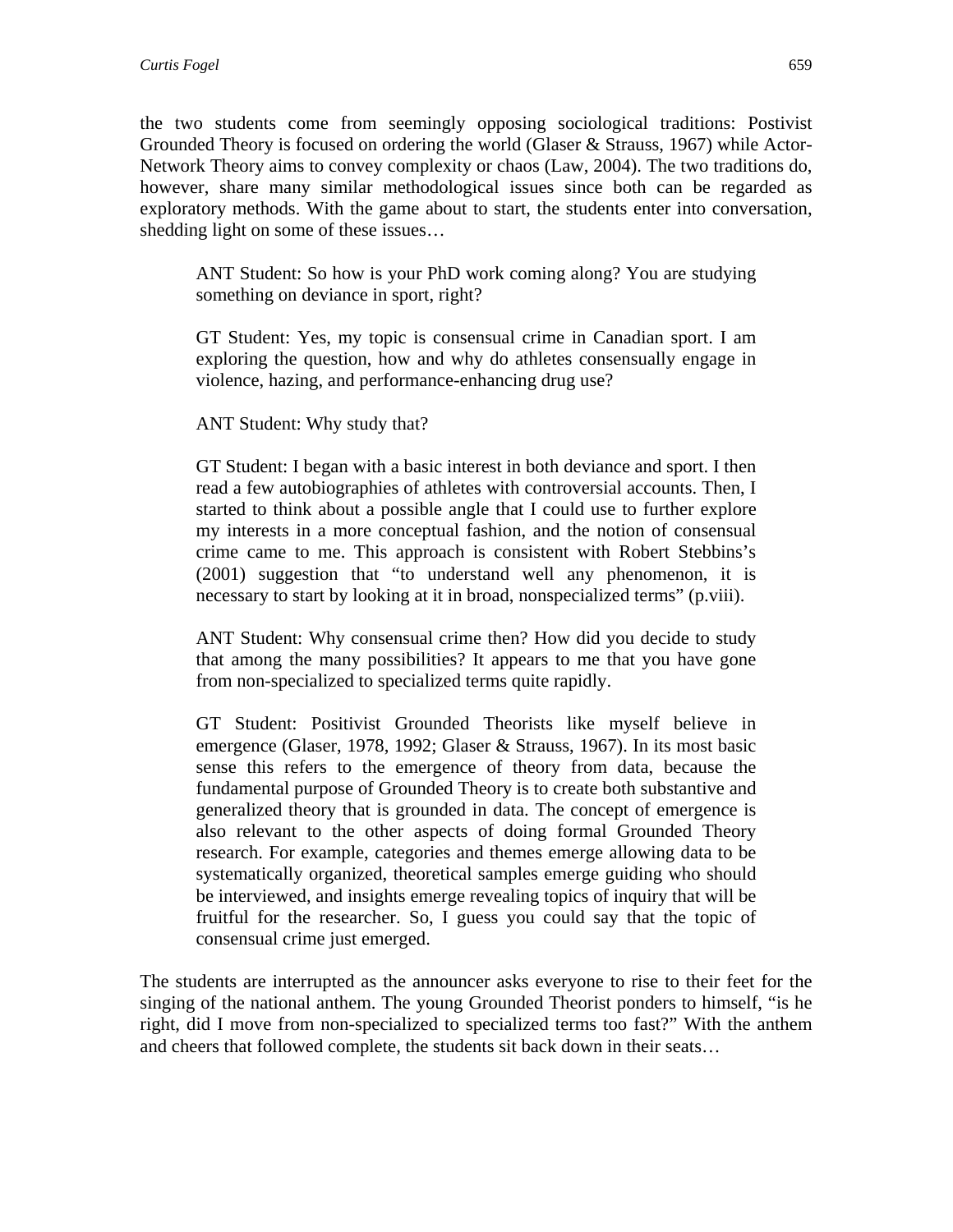GT Student: I think there is always a fine line that determines when it is appropriate to begin moving from non-specialized to specialized terms. Barney Glaser (1992) describes this as the difference between emergence and forcing. If researchers move too quickly and impose their own interpretations on the data they are using, it is likely that forcing will occur. Glaser suggests that this takes a level of creativity on the part of the researcher to be able to see categories emerge, connect themes, and develop substantive and generalized theory. Without this creativity, researchers will inevitably force connections onto their data. Good Grounded Theorists are creative in interpreting and interacting with their data. Developing the term consensual crime was the beginning of this creative project; it was not forced. Through the autobiographies that I read, it became apparent to me that many of the potential crimes of athletes could be considered consensual. For example, the athletes who engaged in steroid use consented to their own involvement and potential victimization. Likewise, those who hazed and were hazed typically consented to this behavior believing that it was important to the development of team camaraderie and chemistry.

ANT Student: So you see being creative as standing in opposition to forcing?

GT Student: Yes, either you can creatively reveal how the data connect or you can force a connection onto the data.

ANT Student: But to be creative is to create.

GT Student: Yes, but what do you mean?

ANT Student: You appear to be suggesting that if you are patient and creative, connections will emerge within your data. These connections will just come into fruition for you. They are either already there, existing in what John Law (2004) terms an "out-there" (p. 14) reality, or they will mysteriously emerge independent of the interpretations of researchers. Do you agree?

GT Student: To an extent I would agree with you on this; although, you underestimate the difficulties inherent in the ambiguity of data. But, as Glaser (1978) suggests, if a Grounded theorist remains patient and has a level of creativity, connections will certainly emerge out of this ambiguity.

ANT Student: But to be creative is to create!

GT Student: Create what? I am not following you.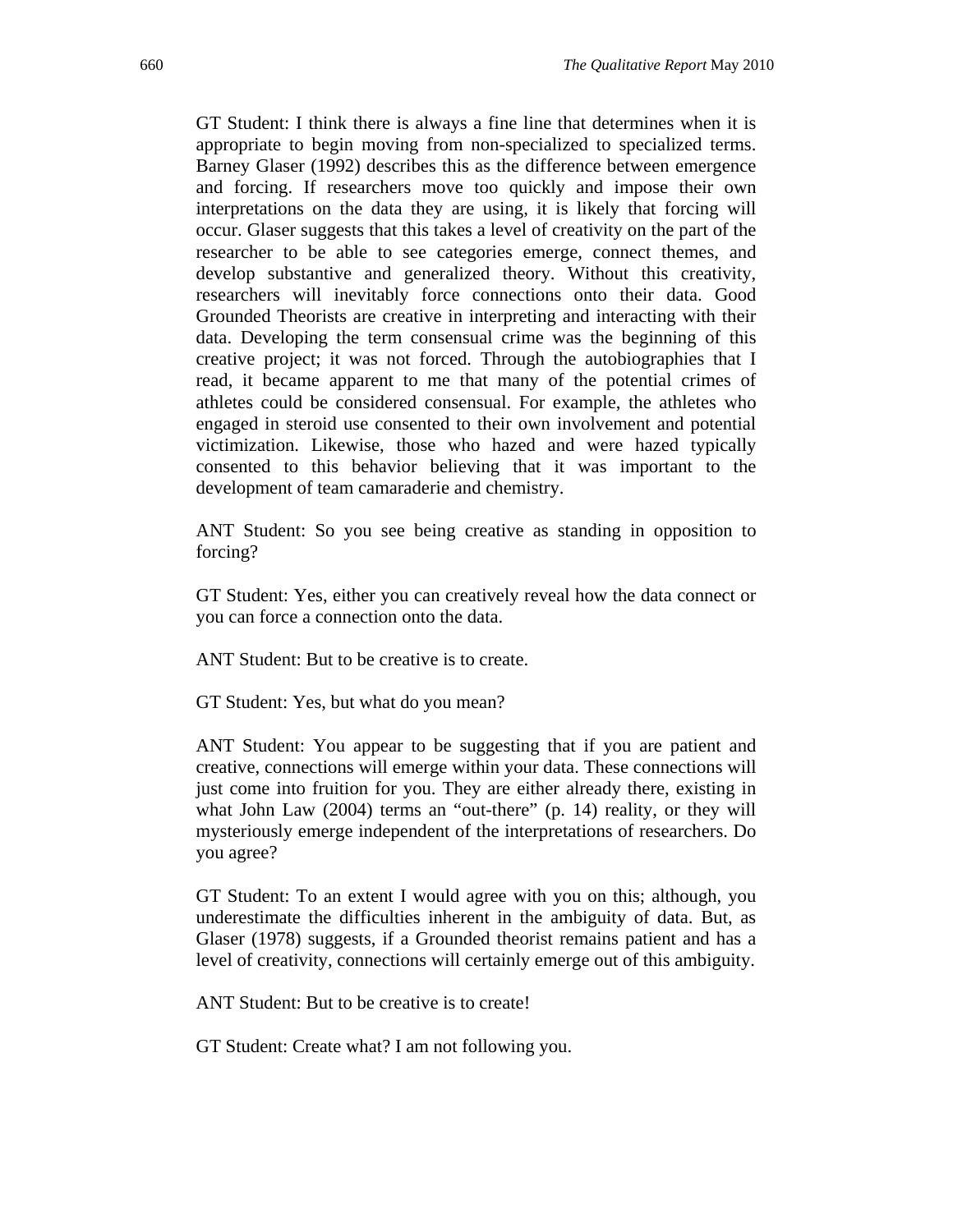ANT Student: You perceive yourself as being independent of that in which you are studying. For you, data exist out-there [pointing to the rink]. The players, the game, it all exists independently of you. The data are at a distance; we are sitting here far from the playing surface and the data are way down there skating around the ice. Do you think that data and fact just exist, waiting to be prodded at and studied from a distance?

GT Student: Sure, this is how objective research has to be done. This is how I interpret what Glaser and Strauss (1967) term "discovery" (p. 1).

ANT Student: Well, Actor-Network Theorists suggest that data and facts do not just exist in an empirical world for researchers to discover. Instead, they suggest that social scientists play an integral role in "the genesis and development of fact" (Fleck, 1935, p. vii). The world is not full of facts to be discovered but rather, what is considered fact is often just one possibility of the way things could be despite the controversies that went into their formation. People forget the controversies that go into the formation of particular fact. Here is a good example, you read Men's Health magazine right?

GT Student: Yes, every month.

ANT Student: Have you ever noticed that they are always printing articles that cite conflicting facts to previous months?

GT Student: Yes, they do it all the time. One month they run an article that details the importance of vigorously washing your hands several times a day and then the next month they will run an article suggesting that it is potentially dangerous to wash your hands too much because you will lose immunity to various forms of bacteria. Or, in the issue this month there was one article stating that you should eat cereal and other carbohydrates for breakfast because this will lower the risk of heart disease, but a different article in the same issue stated that there is no conclusive evidence that saturated fats are bad for you and thus it is better to start your day with bacon and eggs. They are always providing conflicting information.

ANT Student: That is because science is not the rock-solid, objective measure that you seem to think it is. You just came up with some good examples. But, what you are not realizing is that even facts that do not appear to you to have any controversies of validity might have had various controversies that went into their development that you just do not know about. As Latour and Woolgar (1986) suggest, "an important feature of fact construction is the process whereby 'social' factors disappear once a fact is constructed" (p. 23). Think about the game we are watching, how did it come to be that play is whistled down for an offside infraction when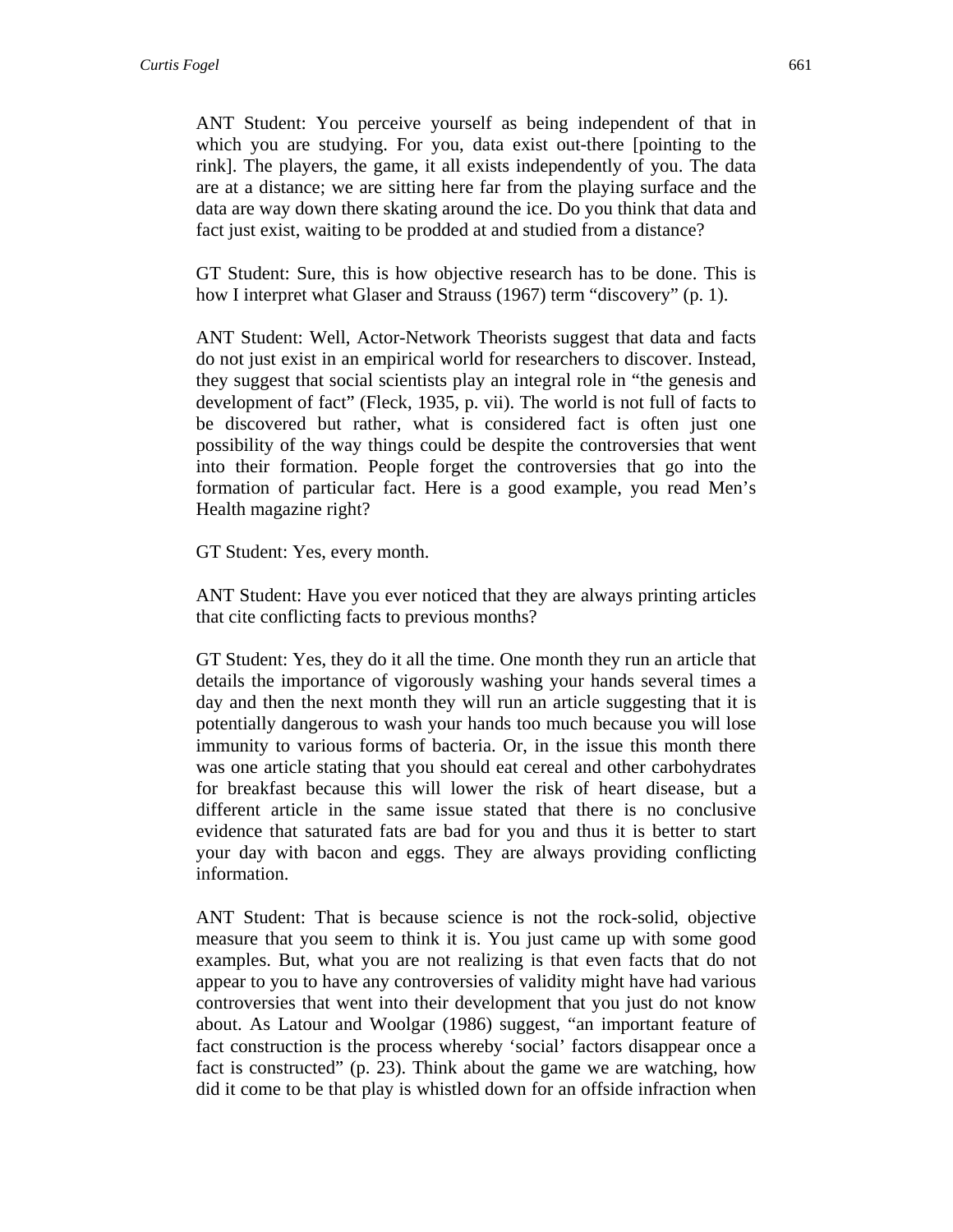players cross the blue line without the puck, but it is not whistled down when they cross the red line? Why is that offside infractions are not called on the red line, only the blue?

GT Student: That is just the rule of the game.

ANT Student: It is a rule now but has it always been? There probably has not always even been a red line and a blue line. When these rules were being considered can you imagine the controversy that was involved? Remember the outcry last year when they made the nets bigger to allow for more scoring? Just because we probably were not born yet when the offside rules were created does not mean that controversies did not go into their formation, and that alternative ways of structuring the rules do not exist.

GT Student: Great, but what is your point? How does this relate to research data and facts?

ANT Student: My point is that data and facts do not exist in isolation of those who study them. As Latour (1999) suggests, facts are "fabricated" (p. 128). They are intricately-woven together and susceptible to change. Reality is fluid and multiple, rather than static or definite. It does not exist in a distinct world out-there for social scientists to study from a distance but rather, social scientists are part of its ongoing formation and reformation. As you have said, social scientists are creative-- they create!

GT Student: Some Grounded Theorists do reflexively acknowledge the role they play in interpreting the data. I think that they call themselves Constructivist Grounded Theorists (Charmaz, 2000a, 2006). Is this really what you are getting at? That social scientists need to be more reflexive about the role they play in interpreting data.

ANT Student: Yes, this is certainly part of it. But, there is much more to it than this. As Ian Hacking (1999), suggests, pointing to something as being constructed is becoming an empty metaphor. Instead, we must reveal how and why things have been constructed as they have, as well as the alternative ways they could have been constructed. Further to this, it is not enough to just pay lip service to reflexivity by throwing in an extra chapter that describes your thoughts and feelings that might have influenced your interpretation of the data. Constructivist Grounded Theorists still treat the data they are interpreting as somehow independent of the measures used to collect it. They are still unable to see the mediating role of the researcher, and his or her "inscription devices" (Law, 2004, p. 21), in the way that the data come to be assembled.

GT Student: Inscription devices?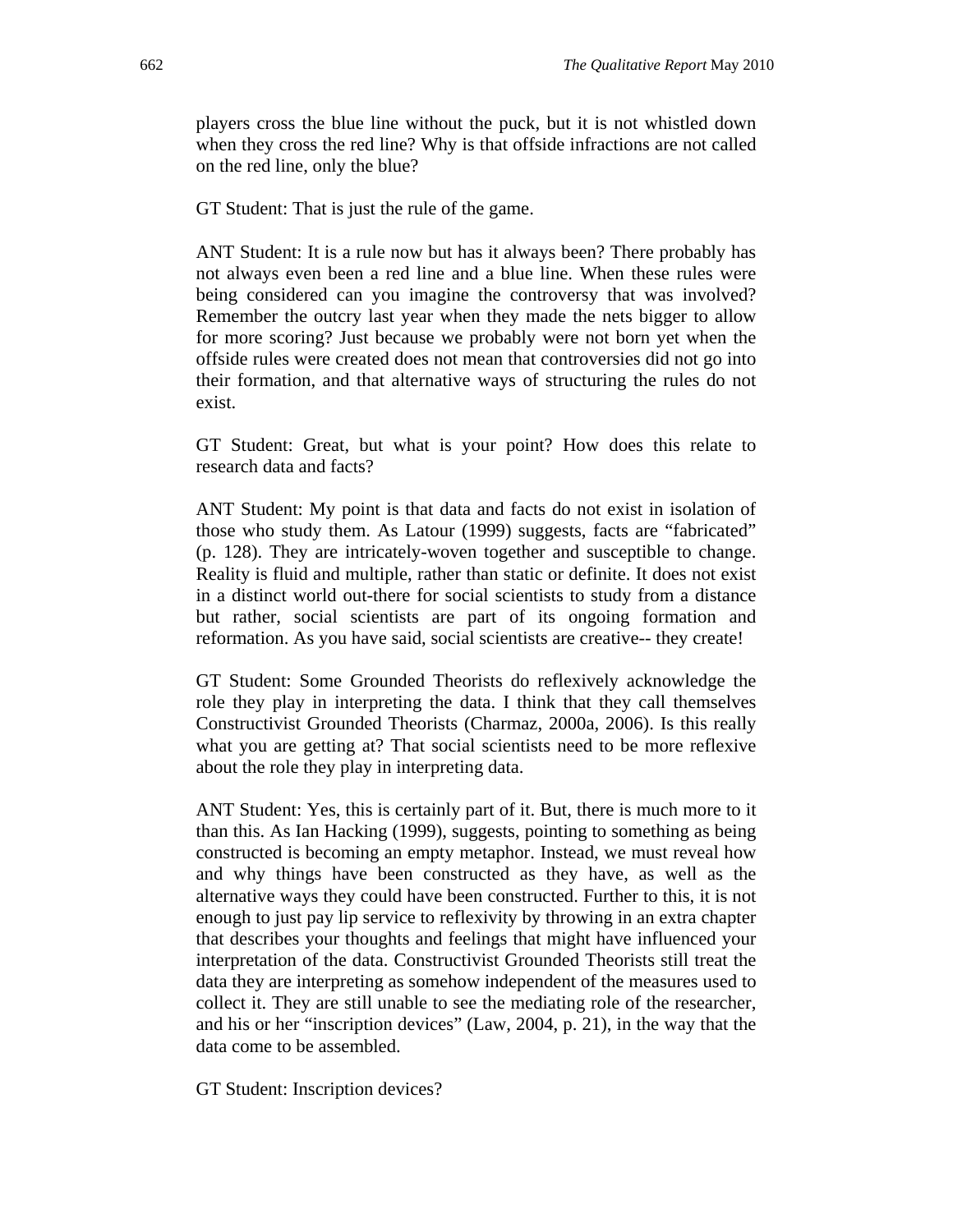ANT Student: John Law (2004) refers to inscription devices as systems or devices that researchers use to produce or trace out materials that take on other forms. Simple examples of inscription devices could include a pencil to jot down notes, an audio recorder to record, or a computer to transcribe audio to text. They are really the trade tools of social scientists that are used when they are collecting, analyzing, and disseminating their data. For Actor-Network Theorists, data are not collected and considered a definite report on a given state of affairs that are independent of the researcher (Baker, 2002). Instead, they reflexively see their mediating role in all aspects of the research project, including the collection and construction of data.

The first period of hockey comes to an end and the two students take a momentary pause in their conversation to negotiate the crowds on their way to and from the concession stand. The GT student tries to make sense in his head of what the ANT student is saying, while the ANT student tries to think of ways that he can further clarify what he is saying. Once back in their seats the conversation continues…

GT Student: I think I understand what you are saying. You seem to be suggesting a move away from objective social science research towards interpretive social science research. What you don't understand is that Grounded Theory is, according to Glaser (1992), an objective science!

ANT Student: I do not think you understand what I am saying. How is Grounded Theory objective?

GT Student: It follows systematic methodological rules of coding, categorizing, memoing, conceptualizing, and theorizing. If you follow the methodological steps, and have the patience and creative apperception to see how things fit together, facts will emerge out of the data. There is no need for the interpretations of the Positivist Grounded Theorists. And, even when some inference is necessary, it is certainly free of bias and has no bearing on the developing theory.

ANT Student: Maybe try to think about it this way: if you were to change those methodological rules slightly, would your results change? Would the data you collected change? Would your theorizations change?

GT Student: Umm….

ANT Student: Of course they would!! Given this, are you able to see the important mediating role that you have, as well as the various inscription devices that you employ, on how the data are constructed, analyzed, and subsequently theorized about?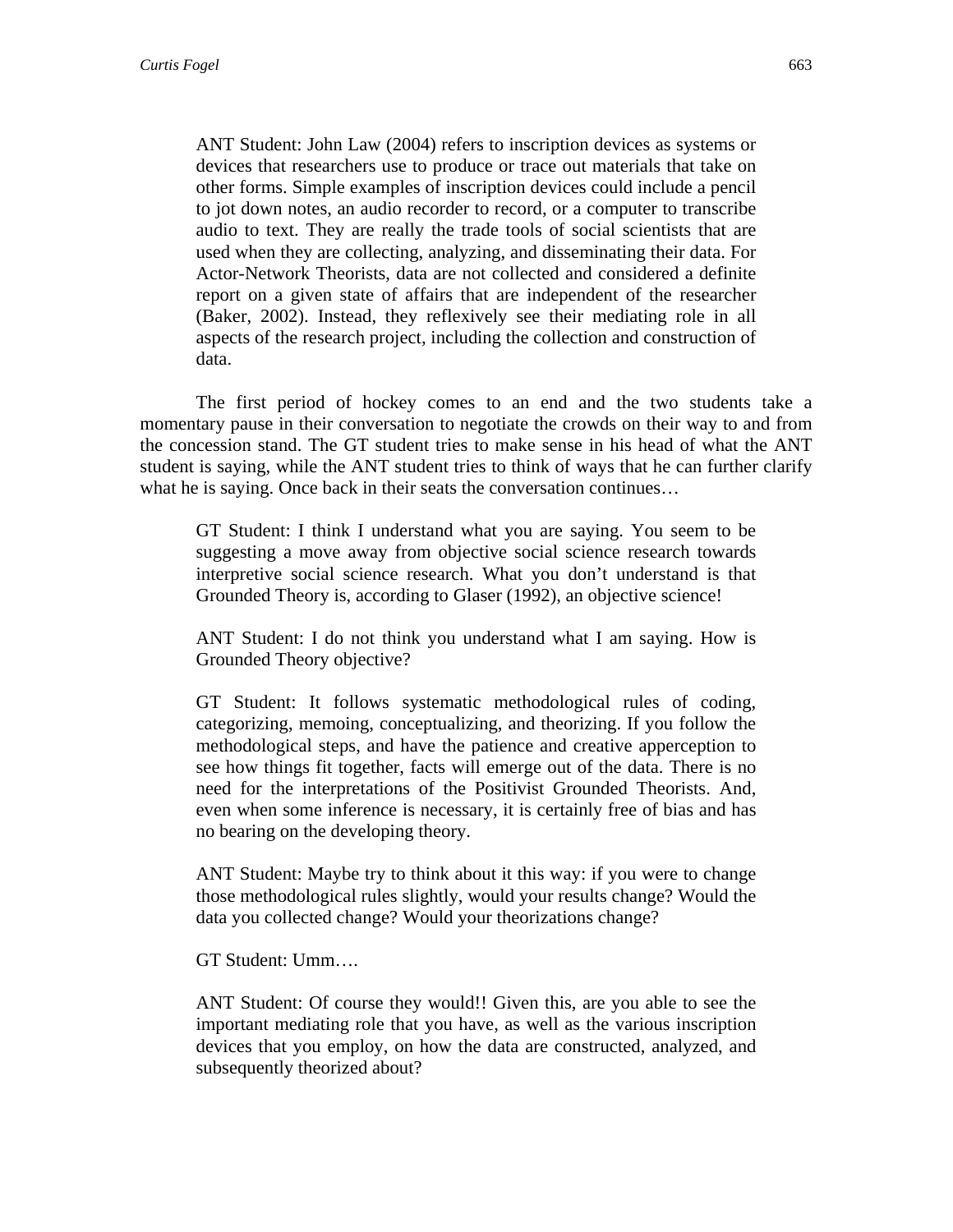GT Student: So you think that we should just forget about the scientific ideal of objectivity?

ANT Student: In a way I do, yes. As Bent Flyvbjerg (2001) suggests, many of the problems facing contemporary social science research have arisen from attempts to mimic the objectivism of the natural sciences. But, as Fleck (1935) reveals, the natural sciences are not as objective as they might purport to be. Why then should we try to mirror this illusion of objectivity? Latour (2005) contends that to move closer to objectivity we must become more reflexive of our interpretive practices, rather than try to hide the place of the researcher within research.

GT Student: So, you think that for me to be more objective I should acknowledge the mediating role I have in how the data from my study are collected, analyzed, and theorized about?

ANT Student: I know, it appears counter-intuitive to the scientific method but it makes sense right?

GT Student: I think it makes sense. So, do you think one way that I can do this is by acknowledging how I code the data into various categories or themes?

ANT Student: Yes, I think that it is important to allow for some transparency in your data analysis. However, I am not sure why you would want to code your data into categories or themes in the first place.

GT Student: That is how the Grounded Theorist is able to make sense of the data.

 ANT Student: Why not let the actors involved in your study organize their own realities? Why privilege yourself to do it for them? It is like Latour (2005) says: "You have to grant them back the ability to make up their own theories of what the social is made of. Your task is no longer to impose some order, to limit the range of acceptable entities, to teach actors what they are" (pp. 11-12).

GT Student: What is the purpose of the researcher then?

ANT Student: Researchers are still involved in facilitating or mediating research. The aim is, however, to allow for more participant involvement in the processes of theorizing, instead of privileging researchers to tell actors who they are, what groups they belong to, and how their groups are organized.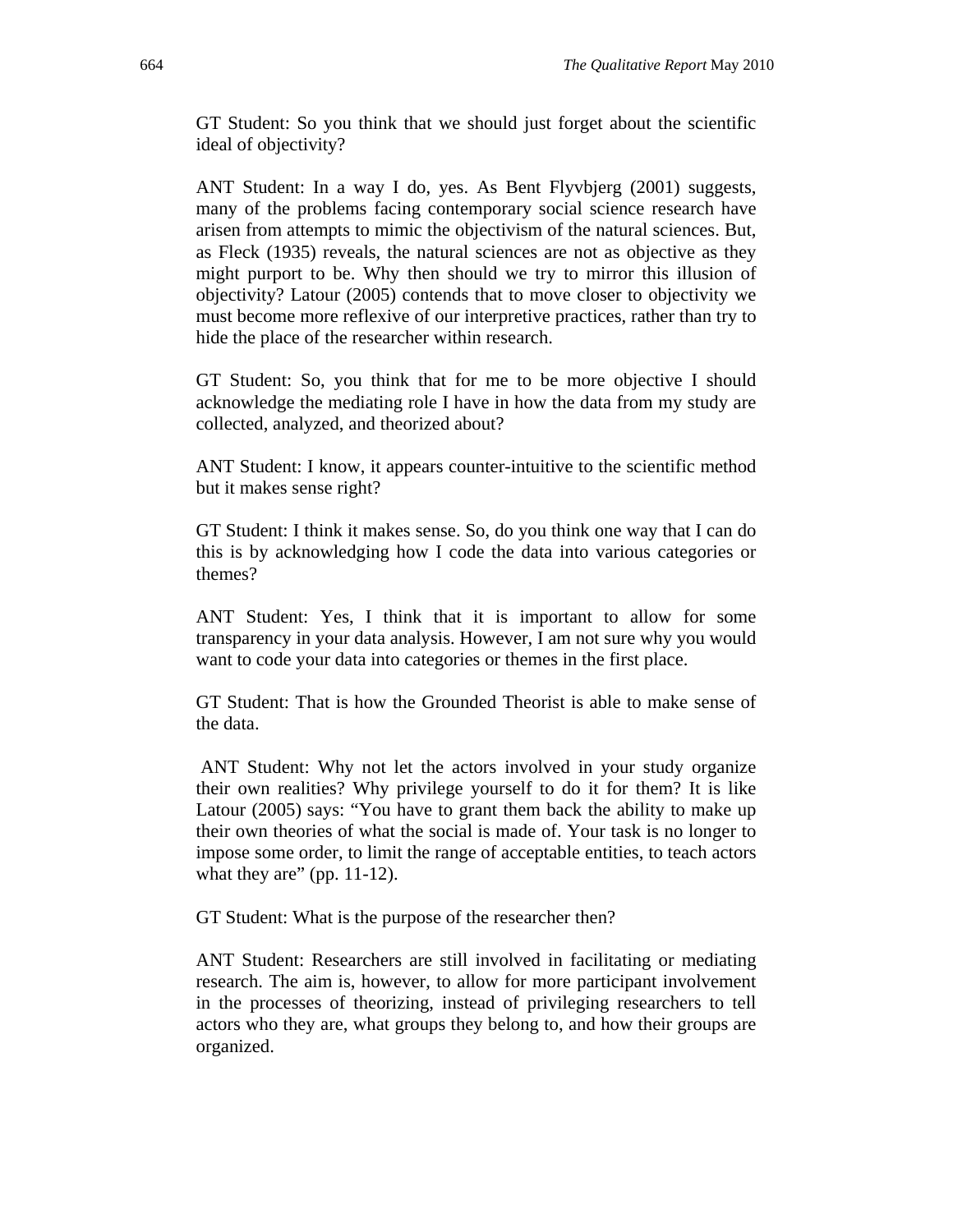GT Student: So you think that I should get the participants in my study to be actively involved in the categorizing of data?

ANT Student: If the actors organize themselves then yes, this might be fine. However, as John Law (2004) reveals, the world is messy. It is "ephemeral, indefinite, and irregular" (p. 4). Given this, it seems inadequate to follow rigid methodological rules of coding and categorizing, which might lead you to a false sense of order. You might want to avoid reducing the complexity and messiness of the world into what Latour (2005) terms "neat little pots" (p. 141), or what Grounded Theorists often refer to as "themes" (Karp, 1994, p. 10). As Latour and Woolgar (1986) suggest, "It is not enough simply to fabricate order out of an initially chaotic collection of observations" (p. 37).

GT Student: But a creative Grounded Theorist should be able to develop concepts and theoretical schemes that capture the complexity of the social world in an exhaustive fashion. How is this any different from what Actor-Network Theorists do?

ANT Student: What do you mean? Actor-Network theorists are not in the business of making theoretical schemes.

GT Student: What about Latour and Woolgar's (1986) typology of scientific statements? In this, Latour and Woolgar categorize the statements that scientists make pertaining to fact into five separate types or categories based on their own criteria. This looks like Grounded Theory to me!!

ANT Student: Oh, that! Well, the first thing to note is that Actor-Network Theory was still in its early stages of development when Laboratory Life (Latour & Woolgar, 1986) was published. Secondly, Latour and Woolgar are not claiming that their list is exhaustive or inherently valid. They acknowledge the inscription devices that went into its formation, and they suggest that it is a claim that is open to different alternatives. For Latour and Woolgar, the typology is useful in that it reveals how scientists try to create varying levels of illusion surrounding the objectivity of their knowledge and work. However, they suggest that their typology should be seen as one among many possible typologies on the subject, and that it should not be treated as hard scientific fact.

GT Student: So you are admitting that Actor-Network Theorists are actively involved in imposing their own order onto the realities that they are studying?

ANT Student: In some sense, yes. The researcher always has a mediating role of deciding which information to include and which to ignore. The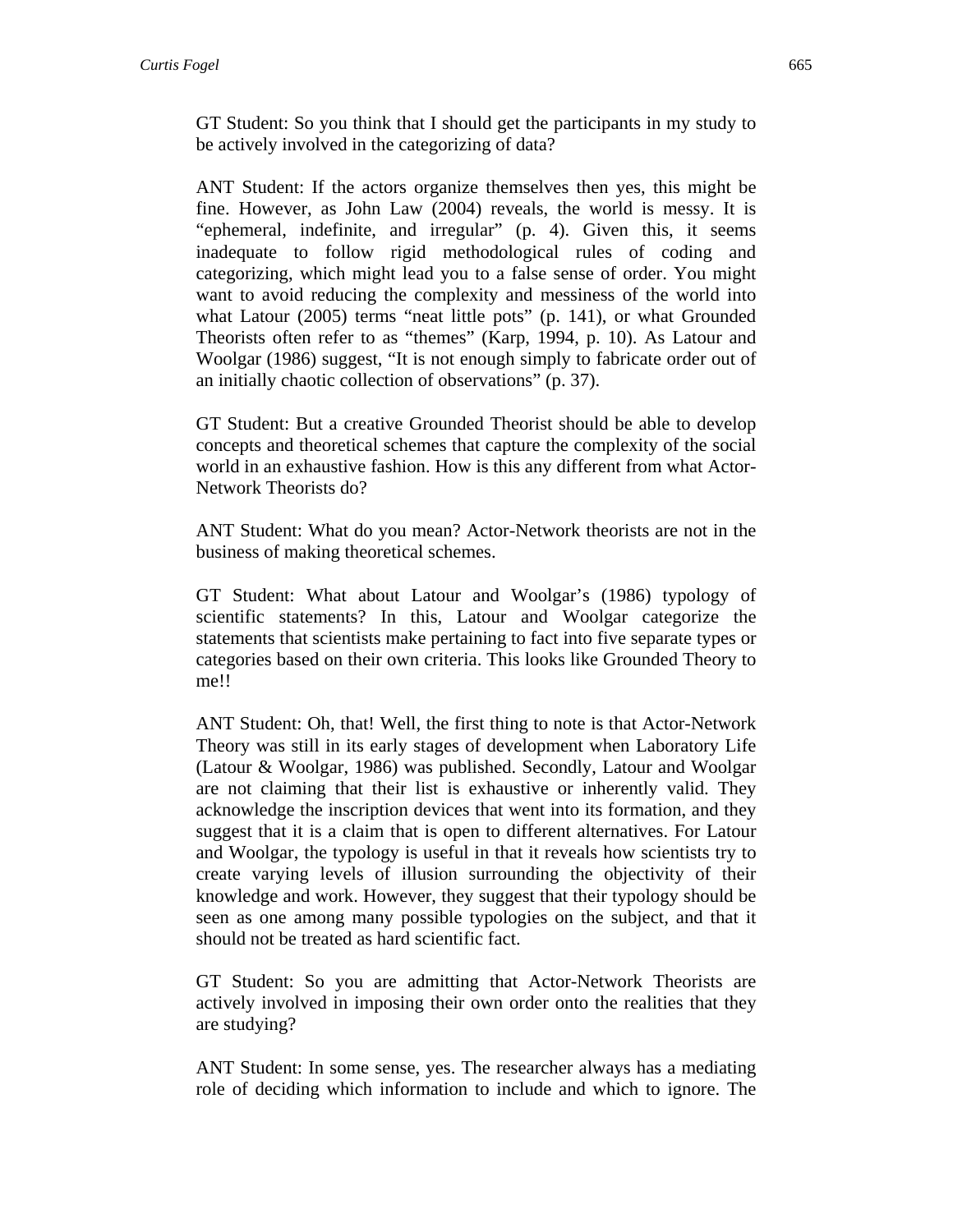aim of the Actor-Network Theorist is to move through the terrain of his/her study slowly and record as much descriptive data as possible. For this reason, Latour (2005) suggests that Actor-Network Theory might be appropriately termed "slowciology" (p. 122). Beyond the inclusion of as much descriptive detail as possible, the Actor-Network Theorist is also careful not to "black-box" (p. 2) their analytical processes, which Grounded Theorists often do in their distorted quest for objectivity (Latour, 1987).

GT Student: What do you mean by black-boxing?

ANT Student: According to Latour (1987), "the word black box is used by cyberneticians whenever a piece of machinery or a set of commands is too complex. In its place they draw a little box about which they need to know nothing but its input and output" (pp. 2-3). The black box is essentially a time saving device. It is "the way scientific and technical work is made invisible by its own success" (Latour, 1999, p. 304).

GT Student: How is it that Grounded Theorists engage in black-boxing while Actor-Network Theorists do not?

ANT Student: As we discussed before, this all has to do with transparency. Grounded Theorists often try to create the illusion that theorizations just mysteriously emerged from a data-set that exists independent of the researcher. When disseminating their findings, the Grounded Theorist might briefly state how the data were collected, but will then often jump to discussing the findings. There is an input and an output with little discussion of the analytical processes that occurred. This is particularly the case with the advent of new computer programs that code data for researchers. Again, there is an input and output, with little concern over what is happening in the middle. The analytical process is being effectively black-boxed.

GT Student: How do Actor-Network Theorists avoid black-boxing?

ANT Student: Just as Latour and Woolgar (1986) do in the example that you mentioned. They detail how their analysis was done, what inscription devices might have had a mediating role in how their typology was formed, and attached the caution that their typology should not be considered a definitive statement but rather, just one of many possible alternative ways of ordering the statements they are studying.

GT Student: You seem very critical of the approach that I am taking. How would you study the perpetration of consensual crime in sport?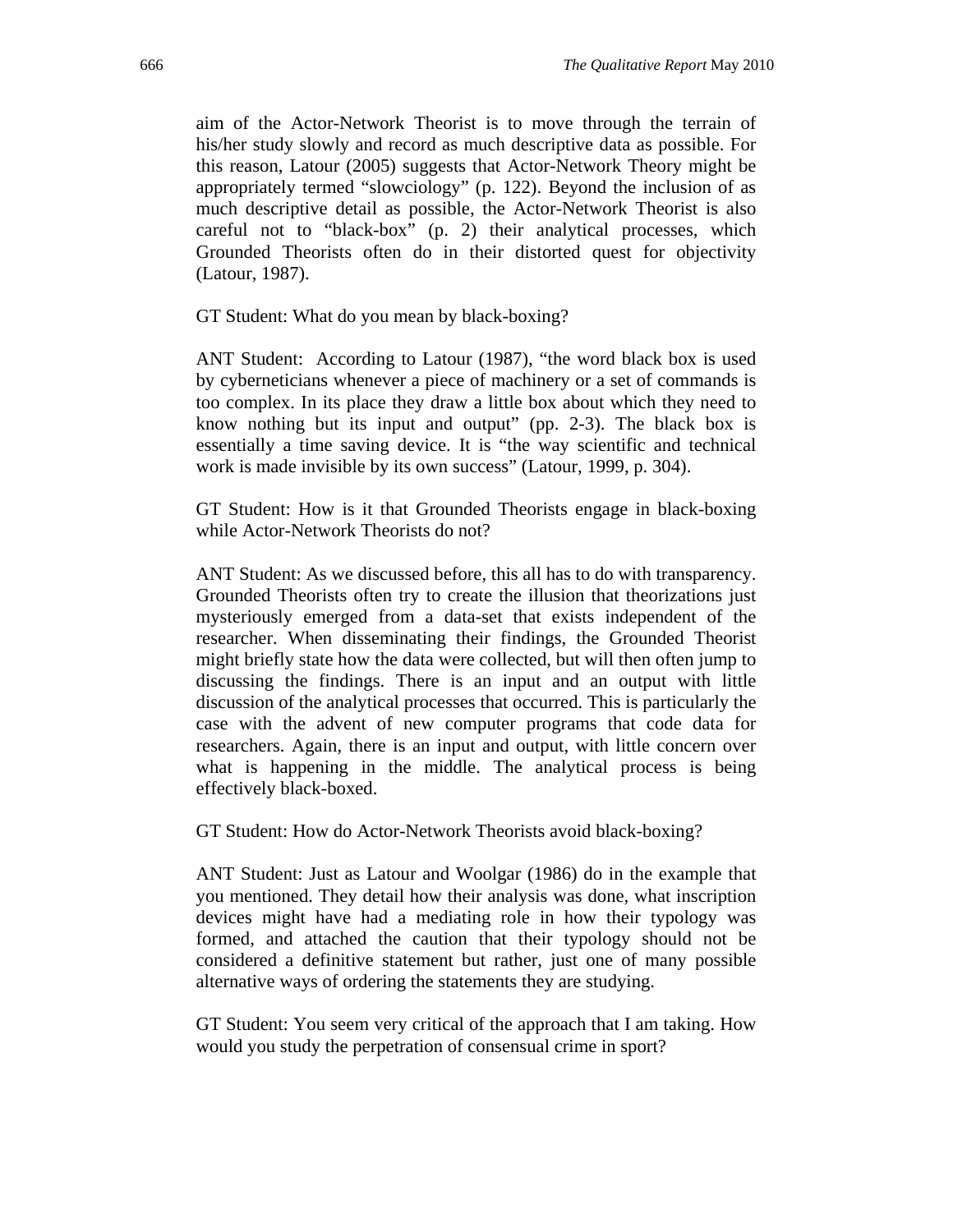Just as the Grounded Theorist was finishing his question the buzzer indicating the end of the second period went off. During the intermission the Grounded Theorist headed to the washroom while the Actor-Network Theorist sat and contemplated how he might approach such a study. Once the Grounded Theorist returned, the conversation continued…

GT Student: So, have you thought about it? How would an Actor-Network Theorist conduct such a study?

ANT Student: The simple answer is that an Actor-Network Theorist probably would not conduct such a study as you are proposing it. His/her concern would be less with researching what forms of consensual crime are commonplace in sport, and more with how this concept of consent comes to be assembled and held together by various actors, both human and non-human, within sport. However, an Actor-Network Theorist would probably not start with such a specialized question unless a controversy led him or her to do so (Latour, 2005).

GT Student: A controversy? Oh I see, every time a player is arrested for steroid use, or suspended for a violent body check, there is a controversy.

ANT Student: For Latour (2005), a controversy goes beyond something that just makes a little bit of news like the incidences you have suggested. Controversies cause us "to reshuffle our conceptions of what was associated together because the previous definition has been made somewhat irrelevant" (p. 6). Did you see that violent hit earlier in the game? It might have been a controversial call because it was not clear whether the player got hit from behind or not, but it was not enough to be Latourian controversy.

GT Student: Why not?

ANT Student: It is not a controversy because it did not shake things up. It did not cause a fundamental reshaping of the way the game is played or how we conceive of what is and is not considered consensual violence in hockey. The hit was within the rules of the game as they were previously established.

GT Student: It was not within the rules because the guy got a penalty.

ANT Student: It was a rule infraction, but it was still within the rulebook of the game. The referee knew exactly what to do when the hit occurred. Remember what I was saying about black-boxing? This is a good example of a black-box. The violent hit occurred, which could be considered the input, and then a penalty was called, which could be considered the output. But, what happened in the middle? What happened was that the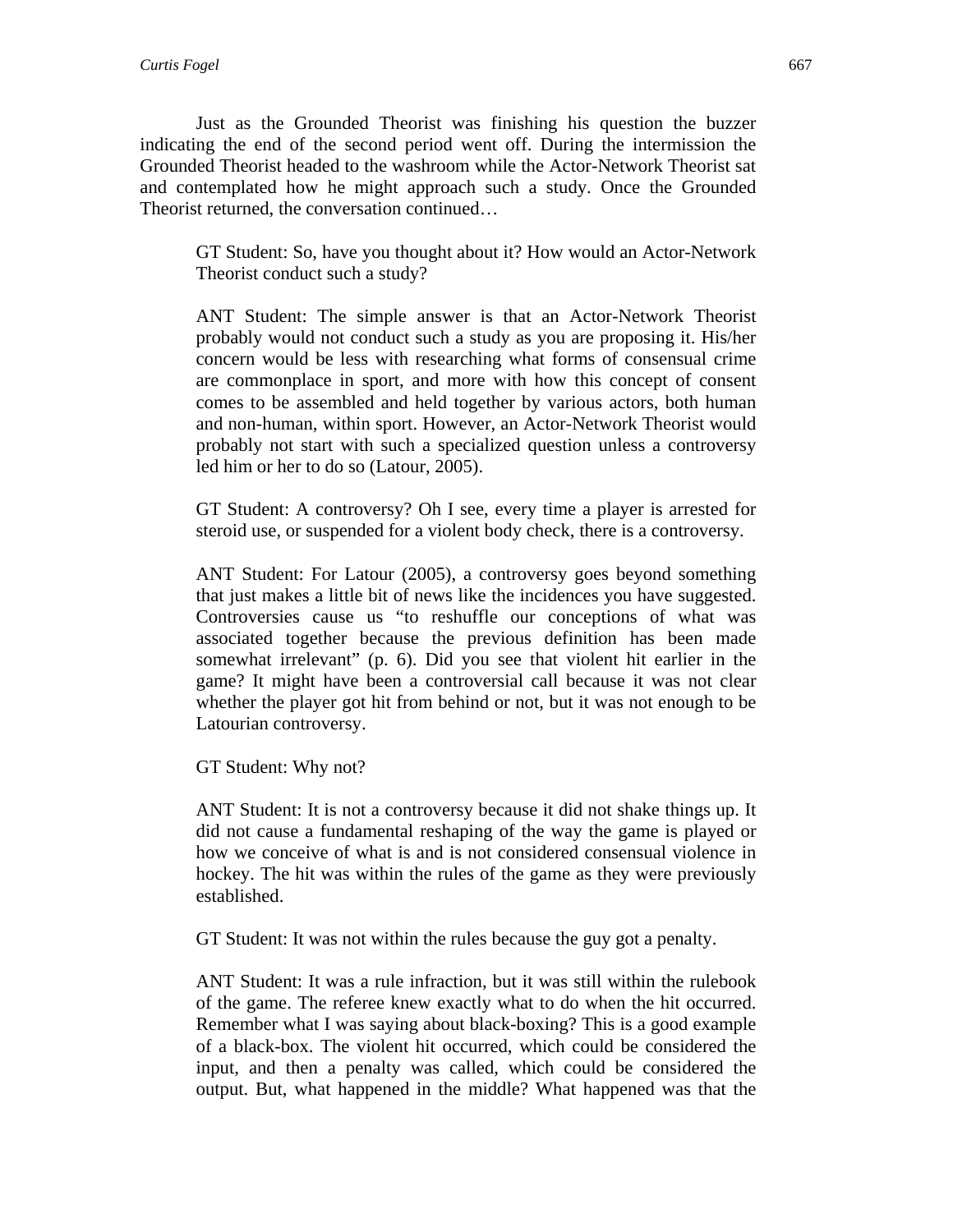rulebook was invoked quickly and efficiently within the mind of the referee and a call was made. A controversy in this regard would require this black-boxed rulebook to be opened.

GT Student: How might that happen?

ANT Student: Through a controversy that is big enough to shake up the game. Do you remember the incident between Marty McSorley and Donald Brashear a few years ago?

GT Student: Of course, McSorley skated across the ice and struck Brashear in the head with his stick sending him into violent convulsions. McSorley was then arrested by Vancouver police and subsequently charged with assault with a weapon.

ANT Student: This incident changed the game. It set a new legal precedent that players could be criminally charged for their actions on the playing field of sport. This is the kind of controversy that an Actor-Network theorist would be interested in because the black-boxed rule book was opened and its contents rearranged. An Actor-Network Theorist could then observe how the contents are reassembled before the black box is closed once again. The researcher can see how groups are being "made and unmade" (Latour, 2005, p. 27).

GT Student: Interesting, but is this practical? I am doing my study right now, not seven years ago.

ANT Student: Latour (2005) suggests that one might be able to get around this through archival and other historical work. Through such work, Latour suggests that the researcher might be able to reproduce a state of crisis or controversy. In the case of hockey violence, one might be able to reproduce the controversies by scouring court records, player statements, personnel statements, and media representations. From this, it might be possible to trace associations, identify the actors involved- both human and non-human-and reveal the controversies that went into the blackboxed rules of today.

GT Student: I admit, this does sound interesting but it is just not what I want to do with my study. I want to interview players themselves about their experiences with consensual crime in their sport.

ANT Student: Why just the players? There are likely to be numerous actors, both human and non-human, involved in the assemblage of consensual crime in sport. Why not get more perspectives? How important do you think the players themselves even are in defining what is and is not considered consent? Is it possible that the perspectives of athletes are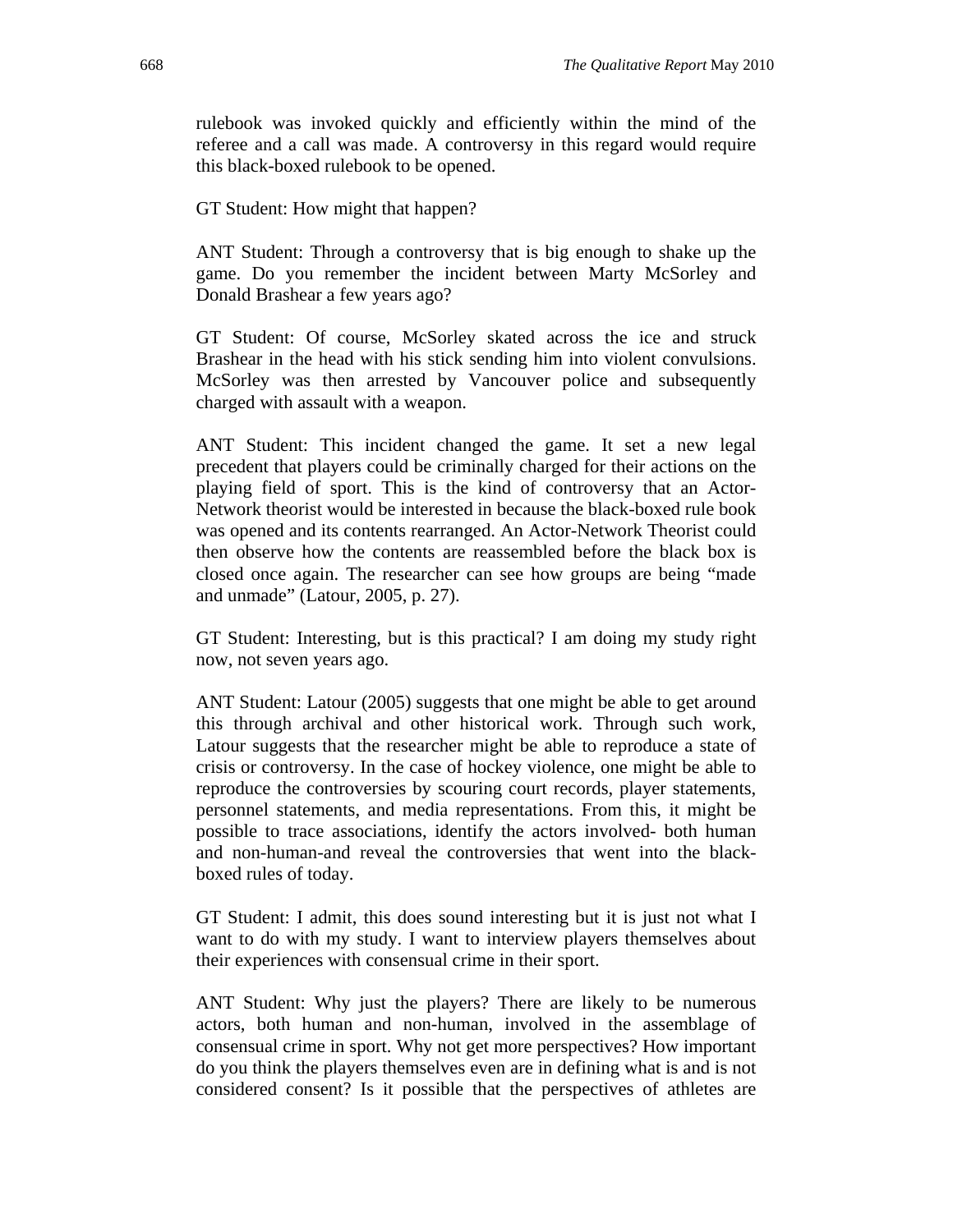pushed aside in how consent is legally defined in sport, in favor of other possible alternatives? What are these various alternatives? You appear to be looking at your topic from a very limited perspective!

GT Student: What alternatives? A definition is a definition.

ANT Student: A central tenant of Actor-Network Theory is that realities are multiple (Mol, 2002; Verran, 2001). Therefore, there is always competition of definition. For one perspective to be considered the singular definition on a given state of affairs, it means that other possible definitions have been pushed aside. The Actor-Network Theorist is interested in exploring which definitions have been pushed aside and what alternative realities might then be possible.

GT Student: So, how might I explore these alternatives?

ANT Student: By exploring more of the network that surrounds consensual crime in sport. This involves much more than interviewing players. What role do various governing bodies of sport have in how consent is defined? What role does the criminal justice system have? How do the media define consent in sport? How do coaches and referees?

GT Student: Why do I want to know these competing definitions? What do the alternatives matter?

ANT Student: This will allow you to not only see: (a) how consent is defined in sport, (b) how it came to be defined as such, and (c) how the fabric of this definition continues to be held together amidst the possibility of various other definitions.

Just as the Actor-Network Theorist was finishing his response the buzzer sounded signaling the end of the game. As the two students left the arena and headed into the parking lot someone approached them from behind…

Mystery Person: I could not help but to overhear your conversation throughout the game from a nearby seat. I was enthralled by the game and did not want to interrupt but given my background working with Grounded Theory, I feel that I have some things to offer to your discussion.

GT Student: Oh, so you agree with much of what I have said? Excellent, it is great to have someone on my side after all of the criticisms that I have just faced from my friend the aspiring Actor-Network Theorist.

Mystery Person: I hate to disappoint but I cannot really say that I agreed with your positivistic approach to Grounded Theory. Many of the concepts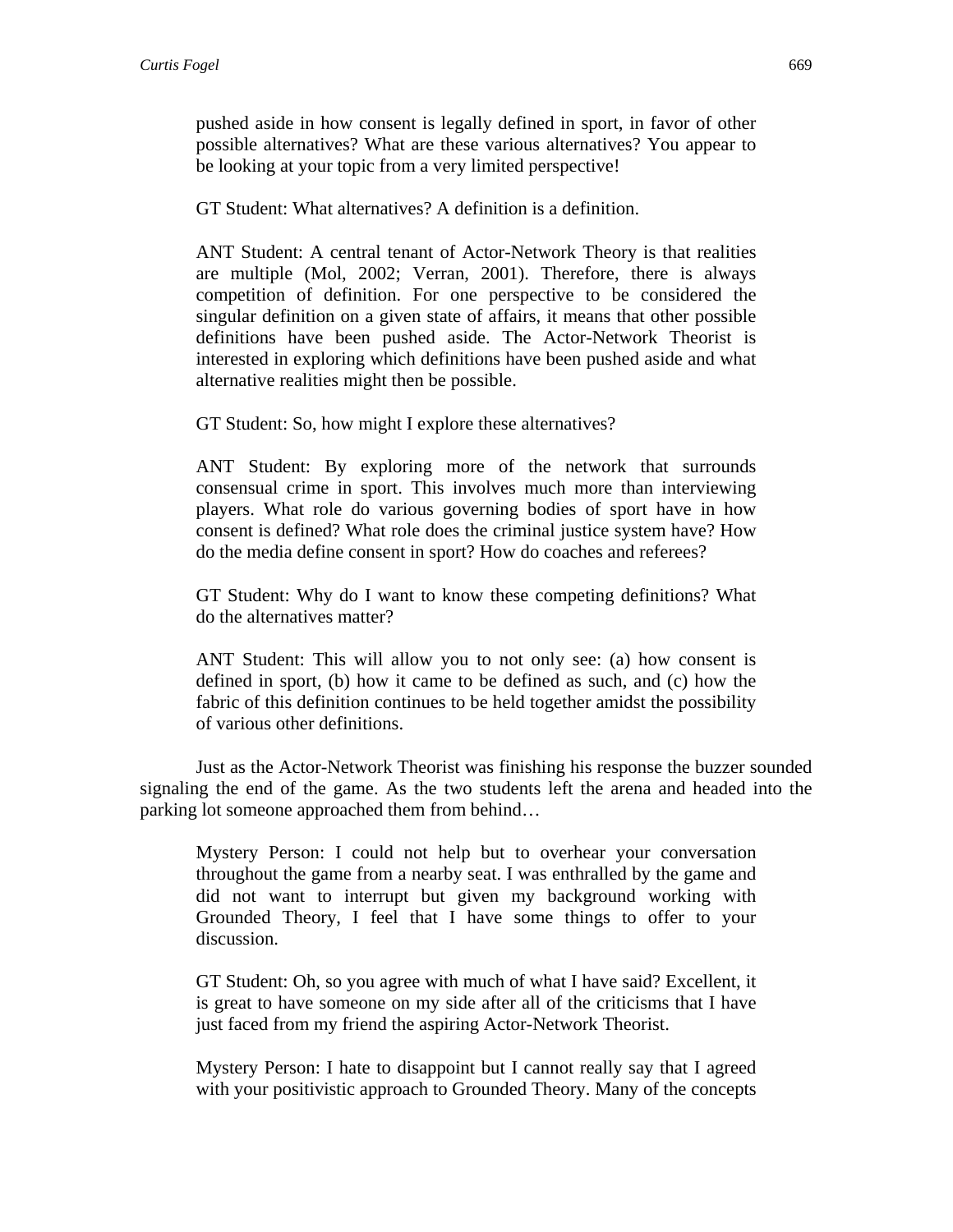and tenants that you have discussed are certainly central to Grounded Theory, but you have to acknowledge the developments that have been made in Grounded Theory over the past 40 years!! If there is one strong critique I would make of Grounded Theory is that many novice researchers think they can dabble in Glaser and Strauss's (1967) *Discovery of Grounded Theory* and then purport to be Grounded Theorists, without fully understanding the method and its development over the past 40 years.

ANT Student: So you agree with me then?

Mystery Person: I never said that I agreed with you either. You certainly raise some interesting ideas in relation to the methodological issues of exploratory research, but like your friend, you have not taken into account many of the tenets of contemporary Grounded Theory, particularly Constructivist Grounded Theory, which is the methodological/theoretical approach that I typically use.

GT Student: Oh, well that is why we see things differently then because I am a Positivist Grounded Theorist. I am just starting my PhD research so Grounded Theory is all very new to me.

Mystery Person: While I can appreciate that you are new to Grounded Theory, I do not fully agree that the differences in our viewpoints on Grounded Theory tie solely to our different stance. For example, when you engaged in a discussion of the hockey players as data existing external to yourself you suggested that this was part of objective, Positivist Grounded Theory research. However, in describing Glaser and Strauss's (1967) work, Suddaby (2006) writes that they "reject the notion that scientific truth reflects an independent external reality. Instead, they argued that scientific truth results from both the act of observation and the emerging consensus within a community of observers as they make sense of what they have observed. In this pragmatic approach to social science research, 'empirical' reality is seen as the ongoing interpretation of meaning" (p. 636).

ANT Student: [Laughs to the GT Student] You do not even know your own theory/approach!

Mystery Person: [To the ANT Student] Well you do not really know it as well as you think you do either.

ANT Student: Oh really, how so?

Mystery Person: I could go on and on about this but I do not have that kind of time. Given this, I will limit my contentions. First, you suggest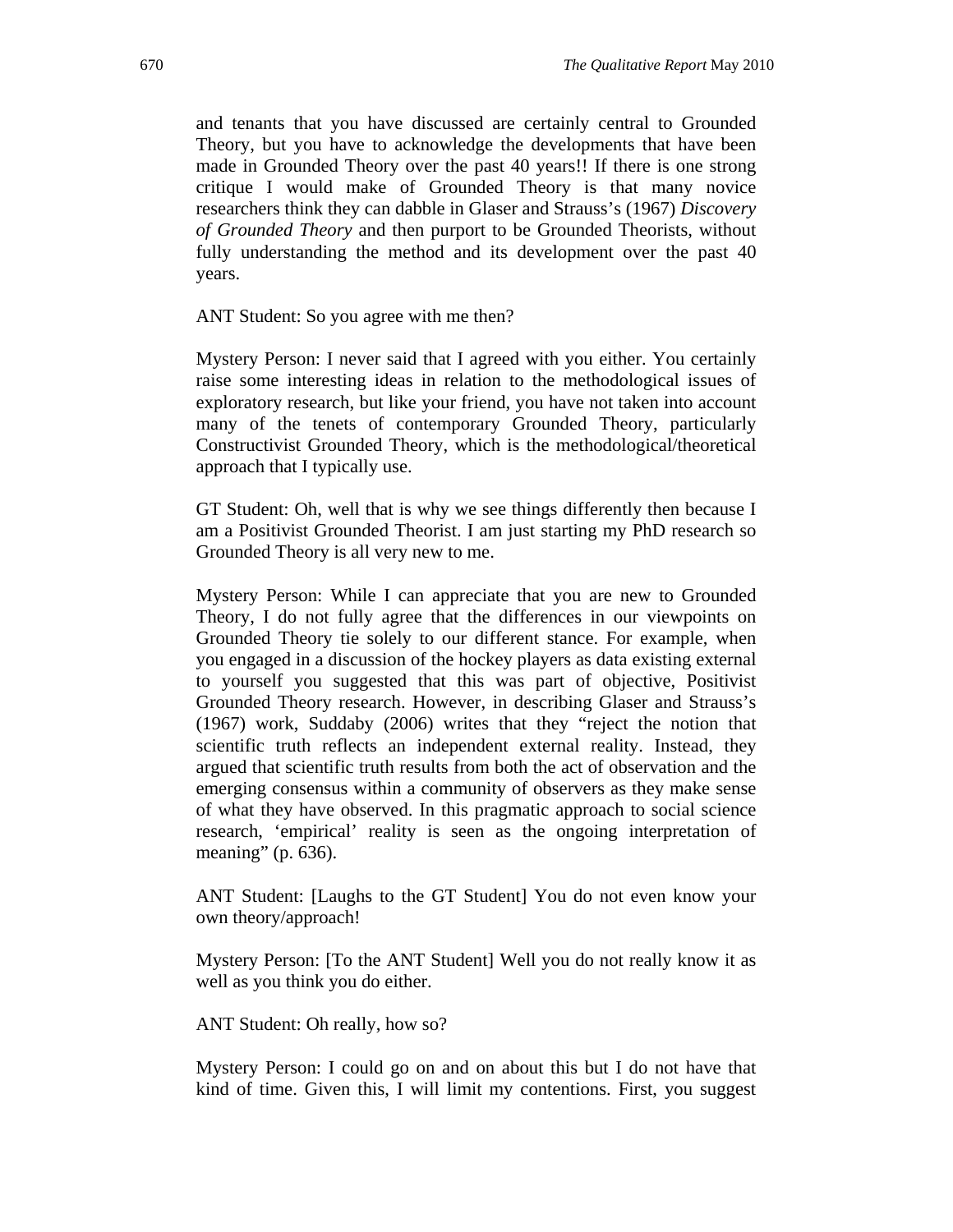that Grounded Theorists do not acknowledge the mediating role they play in the construction of data. This is blatantly false. For example, Kathy Charmaz (2006) states "we are part of the world we study and the data we collect. We construct our grounded theories through our past and present involvements and interactions with people, perspectives, and research practices" (p. 10). Further to this, Charmaz (2006) states: "How you collect your data affects which phenomenon you will see, how, where, and when you will view them, and what sense you will make of them" (p. 15). This suggests a clear acknowledgement of the mediating role that researchers play in all stages of research from data collection through to analysis.

ANT Student: But that is just playing lip service to reflexivity; it is not really acknowledging one's mediating role in the research process.

Mystery Person: It is not just lip service. This ties into my second complaint that you suggest that there is no transparency in how Grounded Theorists code their data and make research decisions. Not only do they acknowledge their role in the research process, but they often reveal how they coded their data and what research decisions they made throughout the project. Both Kathy Charmaz (2000b, 2006) and Jane Hood (1983) do this at length.

ANT Student: Oh, I am not very familiar with their work.

Mystery Person: Well, I guess that explains why you frequently misspoke on the assumptions of Grounded Theory through your dated understandings of the approach.

ANT Student: But I am still correct in thinking that Grounded Theorists impose their own ideas onto those in which they study. They do not leave room for actors to organize themselves.

Mystery Person: In a sense I would agree with you, but first I would say that researchers always play a mediating role including Actor-Network Theorists and second, efforts are made to incorporate aspects of how actors organize their own worlds through the use of "in vivo" (Charmaz, 2006, p. 55) codes, which employ the special terms used by participants.

ANT Student: That may be true but you are still applying your own artificial order to a complex world through whatever coding schemes you are using.

Mystery Person: The world is often an ordered place; it is deeply patterned. Look around you… how do all of these people file out of the hockey arena in such an orderly fashion? Does the world around you right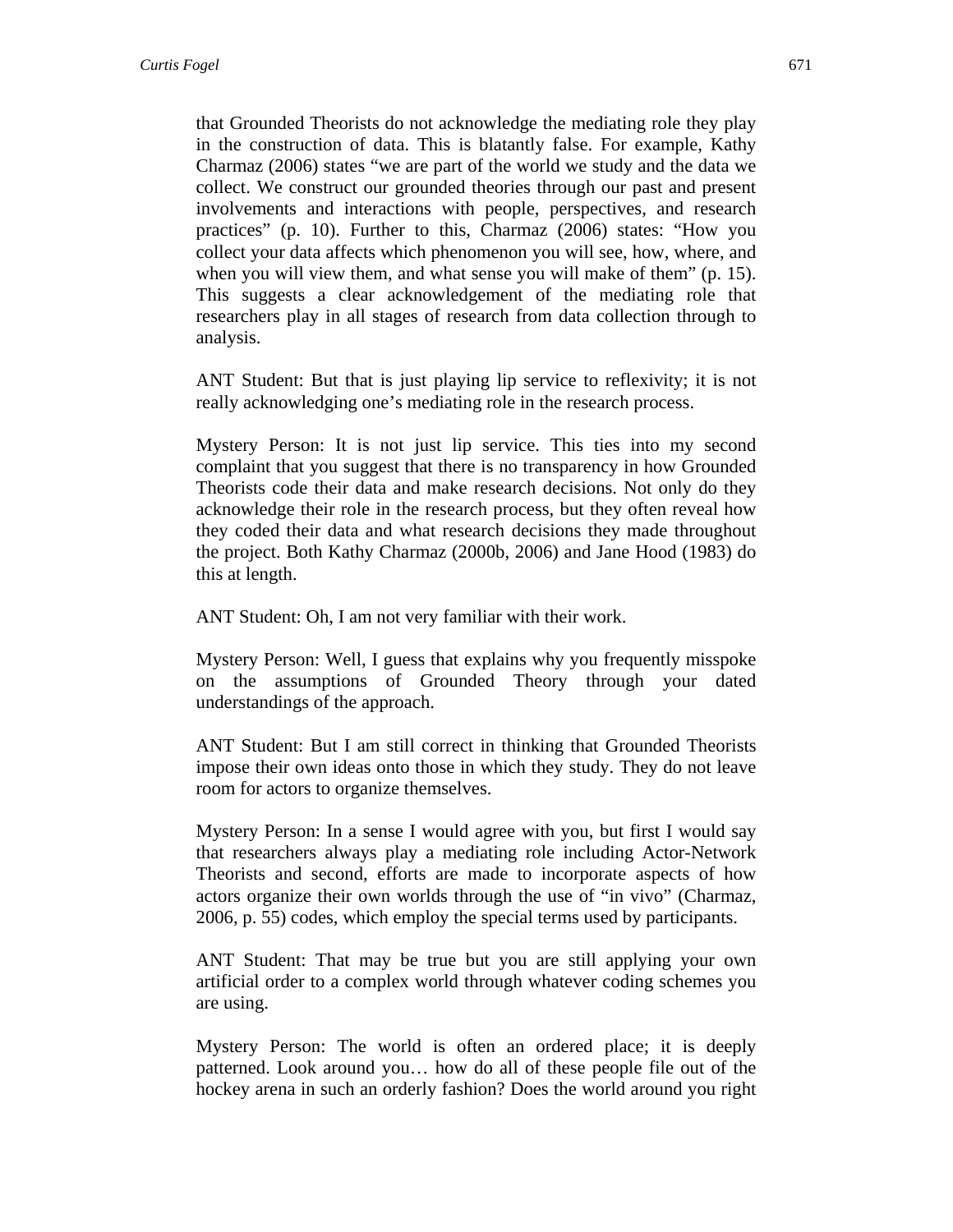now look chaotic or ordered? It is clearly ordered. What about the hockey match we all just watched? It was governed by a variety of rules that kept it organized with little room for chaos. Just as I presuppose patterns, organization, and order in the world, you presuppose disorder. This is something that the two of you should debate in further conversation, after you have developed a deeper understanding of the advancements that have been made in Grounded Theory.

Before either of the students could ask the mystery person any further questions or make any comments, their friend pulled up to give them a ride home from the game. On the drive home, the Grounded Theory student is left to wonder how all of the criticisms, suggestions, and alternative perspectives that he has heard might lead him in new directions of research… his Actor-Network Theory friend has raised many interesting methodological issues of doing exploratory research; however, the mystery person has given him hope that he does not have to abandon Grounded Theory but, rather, can delve deeper into the methodological literature to uncover the numerous developments that have been made within his chosen approach. This hope can only reside, however, on the presumption that the world is ordered and that researchers should covey this order in their research. In contrast, if the world is a chaotic mess, then an approach premised on coding and categorizing is clearly not appropriate. With years of PhD work still ahead, the student is left to ponder these and other methodological issues further….

#### **Concluding Remarks**

The central aim of this work has been to explore various methodological issues in the sociological study of sport and in social science research more generally. While it has specifically examined three divergent methodological approaches in relation to the study of consensual crime in Canadian ice hockey, it has sought to present a more general theme of encouraging reflexive and critical methodological thought. This work has challenged conventional approaches to methodological debate by introducing an innovative structure, the scripted narrative. The dialogue represented within this narrative enabled an illustration of many of the intricacies and complexities of Positivist Grounded Theory, Constructionist Grounded Theory, and Actor-Network Theory. As the breadth of these, and other, exploratory research methods continues to expand, the need for the continued development and use of novel approaches that enable reflexive and critical thought about method increases.

Throughout this work, many of the tensions and overlaps between the three exploratory methods have been revealed. Through their initial banter, it becomes clear that the Positivist Grounded Theorist is ill-equipped to handle the volleys of Actor-Network Theorist because his approach has failed to account for contemporary methodological insights such as the mediating role of the researcher in the development of scientific evidence, the place of non-human actors or actants in networks of action, and failing to treat the studied object as external to one's self. The introduction of the "mystery person," the Constructivist Grounded Theorist, serves to illustrate the contemporary developments in Grounded Theory. The two characters, the Positivist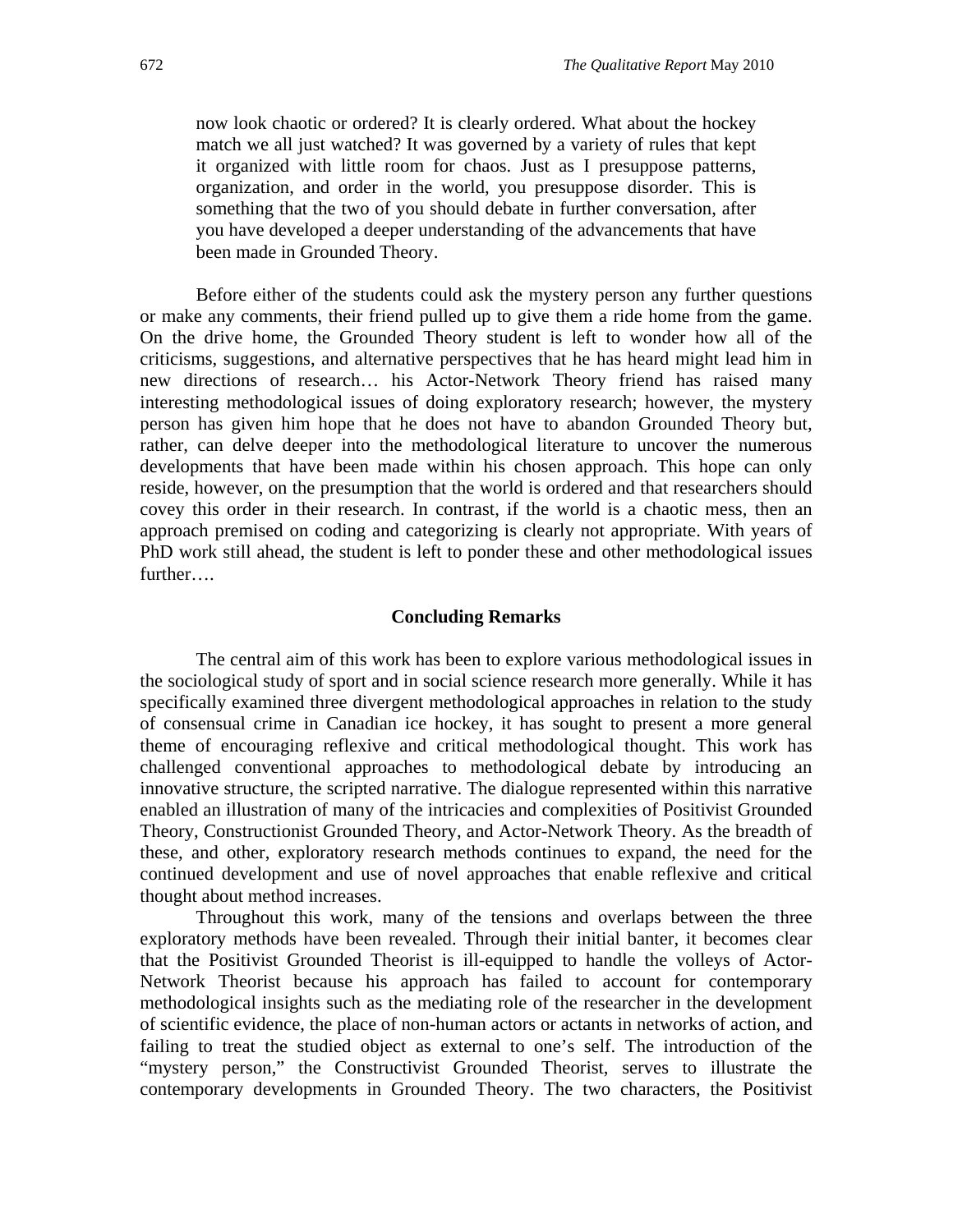Grounded Theorist and the Constructivist Grounded Theorist, in combination, serve to sketch the historical roots and development of Grounded Theory, and the tensions that arise thereof. The Constructivist Grounded Theorist also introduces several new methodological issues to the debate. While this character appears to share more commonalities with the Actor-Network Theorist, a glaring contradiction still remains unsolved: is the social world inherently organized, or is it messy and complex? This incomplete ending to the dialogue is purposely used to illustrate the necessity of continued critical thought on methodological approaches to social science inquiry.

#### **References**

- Baker, C. D. (2002). Ethnomethodological analyses of interviews. In J. F. Gubrium & J. A. Holstein (Eds.), *Handbook of interview research: Context and method* (pp. 777-795). Thousand Oaks, CA: Sage.
- Charmaz, K. (2000a). Grounded theory: Objectivist and constructivist methods. In N. K. Denzin & Y. S. Lincoln (Eds.), *Handbook of qualitative research* (pp. 509-539). Thousand Oaks, CA: Sage.
- Charmaz, K. (2000b). Qualitative interviewing and grounded theory analysis. In J. F Gubrium & J. A. Holstein (Eds.), *Handbook of interview research: Context and method* (pp. 675-693). Thousand Oaks, CA: Sage.
- Charmaz, K. (2006). *Constructing grounded theory*. London: Sage.
- Fleck, L. (1935). *Genesis and development of scientific fact*. Chicago: University of Chicago Press.
- Flyvbjerg, B. (2001). *Making social sciences matter*. New York: Cambridge University Press.
- Fogel, C. (2009). *Discerning consent on the gridiron: Violence, hazing, and performance-enhancing drug use in Canadian football*. Unpublished doctoral dissertation, University of Calgary, Canada.
- Glaser, B. (1978). *Theoretical sensitivity: Advances in the methodology of grounded theory.* Mill Valley, CA: Sociology Press.
- Glaser, B. (1992). *Basics of grounded theory analysis: Emergence vs. forcing*. Mill Valley, CA: Sociology Press.
- Glaser, B., & Strauss, A. (1967). *The discovery of grounded theory: Strategies for qualitative research*. London: AldineTransaction.
- Hacking, I. (1999). *The social construction of what?* Cambridge, MA: Harvard University Press.
- Hood, J. (1983). *Becoming a two-job family*. New York: Praeger.
- Karp, D. A. (1994). Living with depression: Illness and identity turning points. *Qualitative Health Research, 4*(1), 6-30.
- Latour, B. (1987). *Science in action*. Cambridge, MA: Harvard University Press.
- Latour, B. (1999). *Pandora's hope: Essays on the reality of science studies*. Cambridge, MA: Harvard University Press.
- Latour, B. (2005). *Reassembling the social*. New York: Oxford University Press.
- Latour, B., & Woolgar, S. (1986). *Laboratory life: The construction of scientific facts.* Princeton, NJ: Princeton University Press.
- Law, J. (2004). *After method: Mess in social science research*. New York: Routledge.